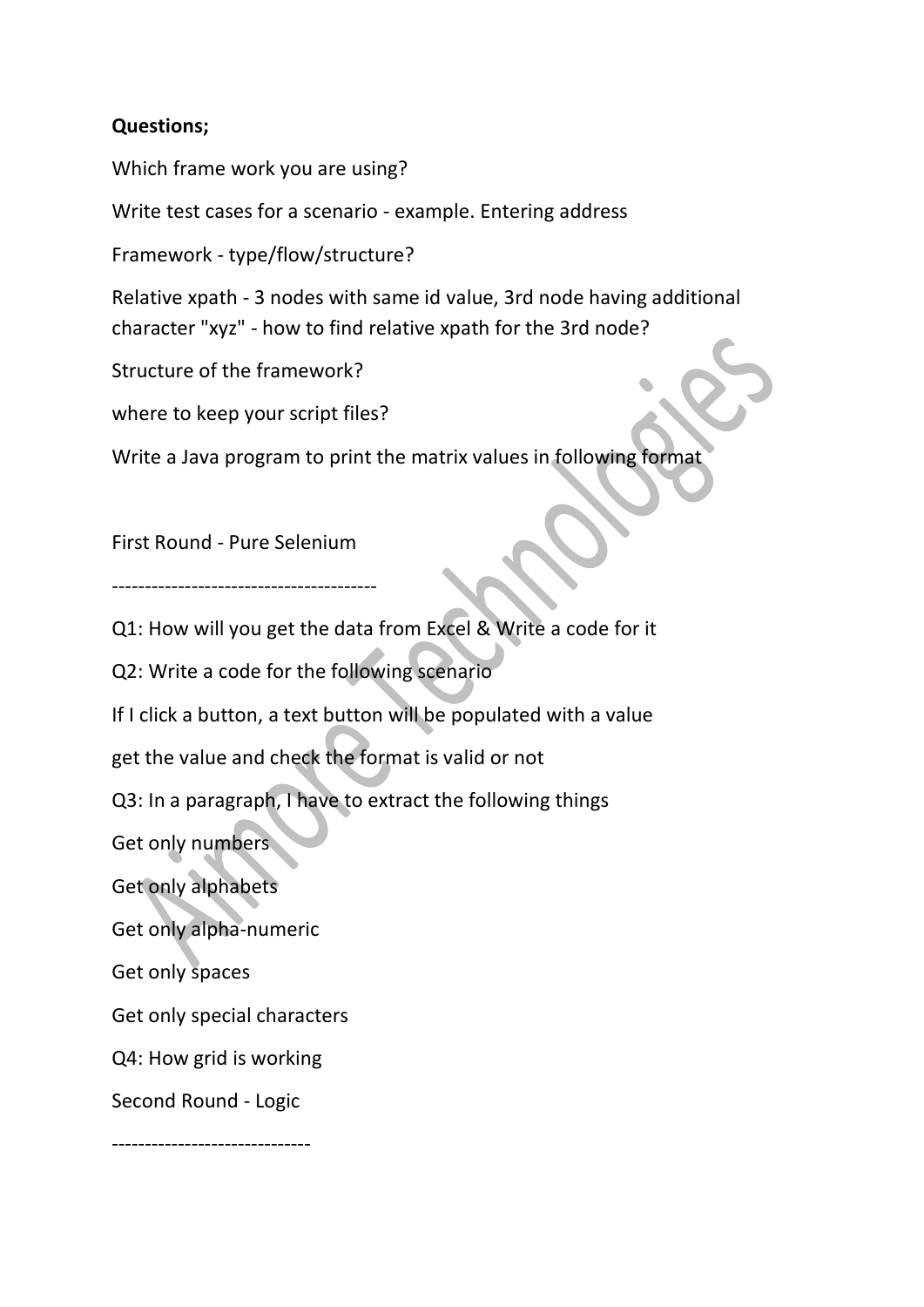Qn 1: I have a string "CZ1234ABC45"

For example, in for loop: for  $(i=1; i<=n; i++)$ 

In the above for loop, instead of 1 (one) for variable "i", we need assign the above string

And it has to increment based on "i++"

Write a logic for this.

Qn 2: I have a float value 12345.4566

I want to extract only 4566 (i.e., the value after dot)

8)What are the activities you are doing in your project?

9)Which frame work you are using?

10)Tell me about the traceability matrix?

1) Develop one << Framework >> for registration page and explain.

2) Write Code: Consider you have one webpage contains nearly 100 fields, how to get all the field values in single line.

----------------------------------

3) Write Code: How to find all the web elements [like radio button, check boxes, Tet areas, etc..] in a page by single line of code.

4) Write Code: Consider Irctc From station field, type only 3 characters, in the displayed dropdown view find the first option.

5) If your application performance is very slow. what you will do

6) What is explicit wait. Why thread. Sleep

7) Consider if your application having same ids for all elements, what you will do.

8) You have 100 text cases in excel. but client want you to execute only 60 tc's. what you will do. Which tc's you choose from excel

9) Challenges faced in selenium

10) Write Code: n=1238975. Find the biggest integer value in 'N'. [o/p: 9]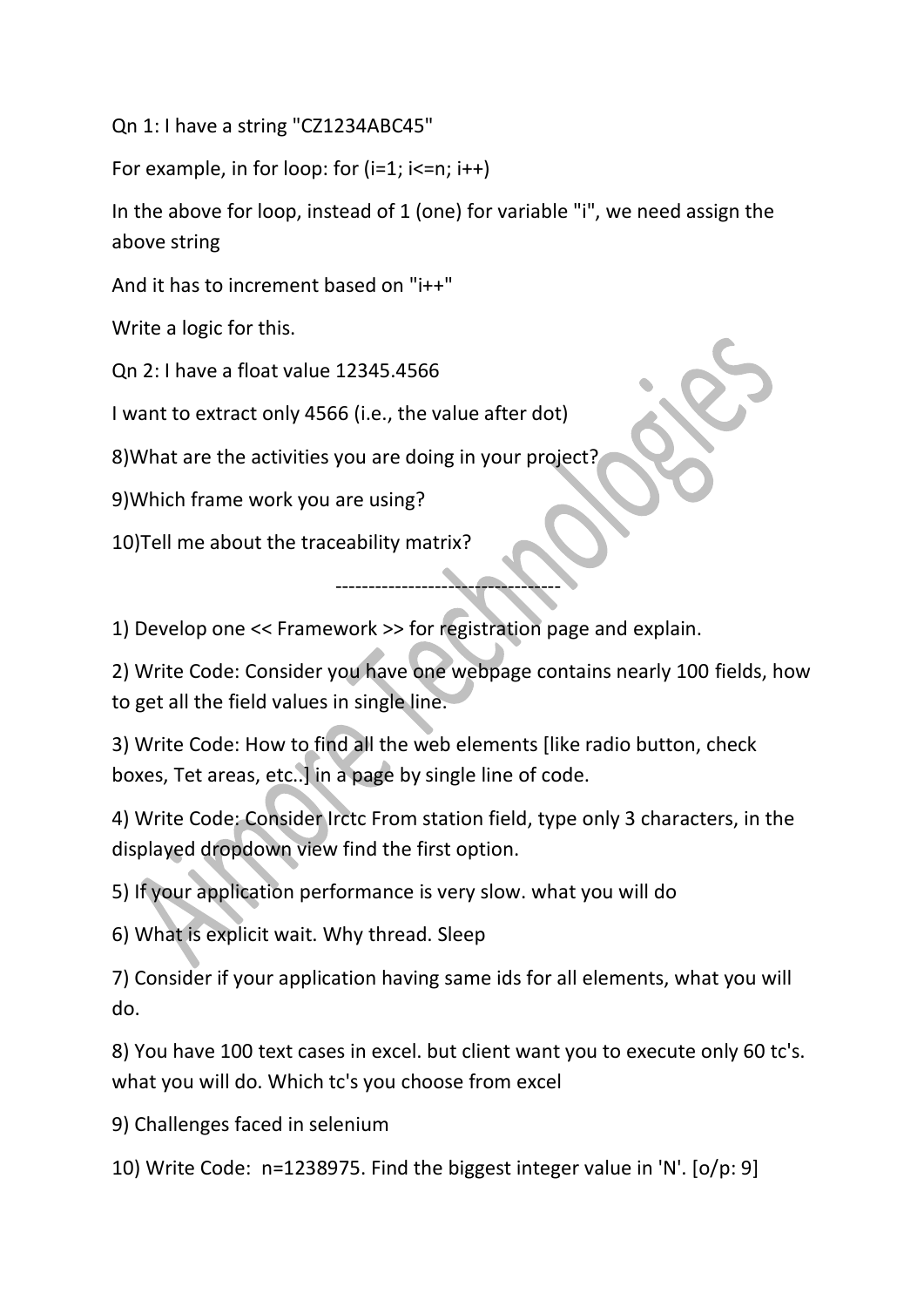11) Write Code: n=16845. O/p will be "n=14568". It should be integer value; it should be in ascending form.

12) Print below pattern. Triangle pattern:

- 1
- 2 4

3 6 9

13) Print below pattern. like star. if n=5. [n- user input, if n is even, then terminate prg. If odd proceed]

O/p will be like,

- 1
- 1 2 3
- 1 2 3 4 5
	- 1 2 3
		- 1

14) X ="Good Looking"[User input]. Have to find unique characters cout. Should not any duplicate.

For Ex.  $g - 2$ ;  $o - 4$ ;  $d - 1$ ;  $l - 1$ ;  $k - 1$ ;  $i - 1$ ; n-1. [Have to print like this]

15) Write a code to Reverse a String. Without using any built-in functions like reverse (), charAt ()

16) Consider one div having 100 spans with unique texts. How to find expected text using Xpath.

17) Write code: Need to capture screenshot of the whole page. Need to scroll the page till end.

18) Write Code: Find the repeated words in a given string.

19) Write Code: Get values from Ui and compare expected values with from any database.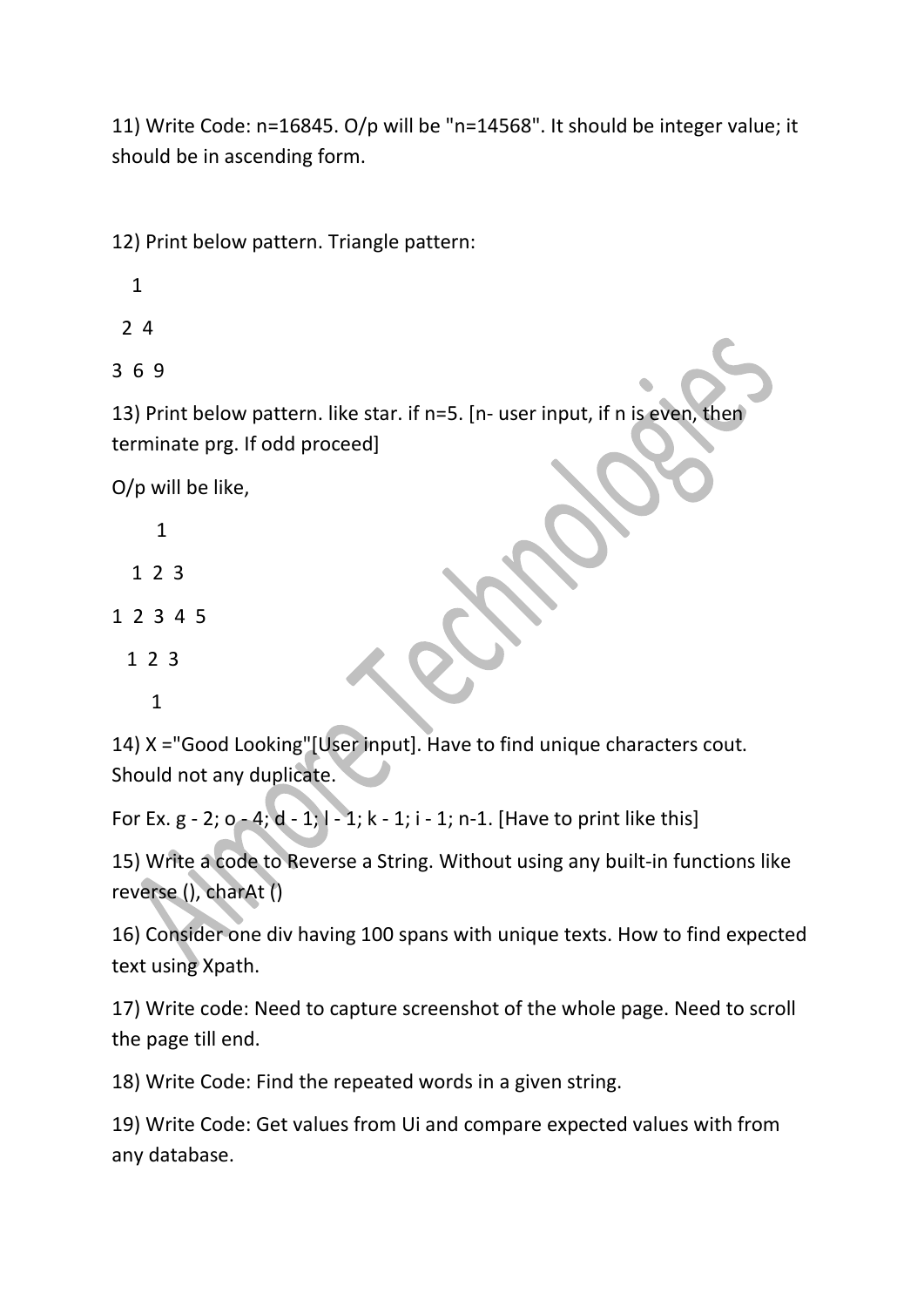20) Write Code: Identify and form a string with unique characters. Ex. X=Good Looking.  $o/p =$  godlkin.

Following sentence was given:

0 1 2 3 4 5 6

Tommy attending an Interview while Bob Studying

a. Reverse only the words that are in Even number in the above sentence

b. odd number words should remain the same

c. After the words is reversed, in the reversed words increment the odd

characters alone by one alphabet (ex: - a to b, e to f, etc)

Write a program to validate the credit card number having the following pattern: [2312] [932E] [12AB]

- 3. What is continuous Integration? Tell something about it
- 4. What is the version tool you used in your project?

5. Scenario question:

There are three pages 1. Create customer, 2. Edit Customer and 3. Delete customer

Create customer -> Create the customer and output will be 5 field values

Edit customers -> Get search results, edit and output will be 5 updated field values

Delete Customer -> Delete customer (get search results and delete)

How will you test these three pages?

How will you get and where will you store the dynamically changing 5 fields?

How will you make sure you run one after the other (first 'create customer' and then 'edit customer' then 'delete customer')

What is the Element Identifier tool you are using?

Your application supports only IE then how will you identify the objects?

Are you there in your project from the beginning or you joined later?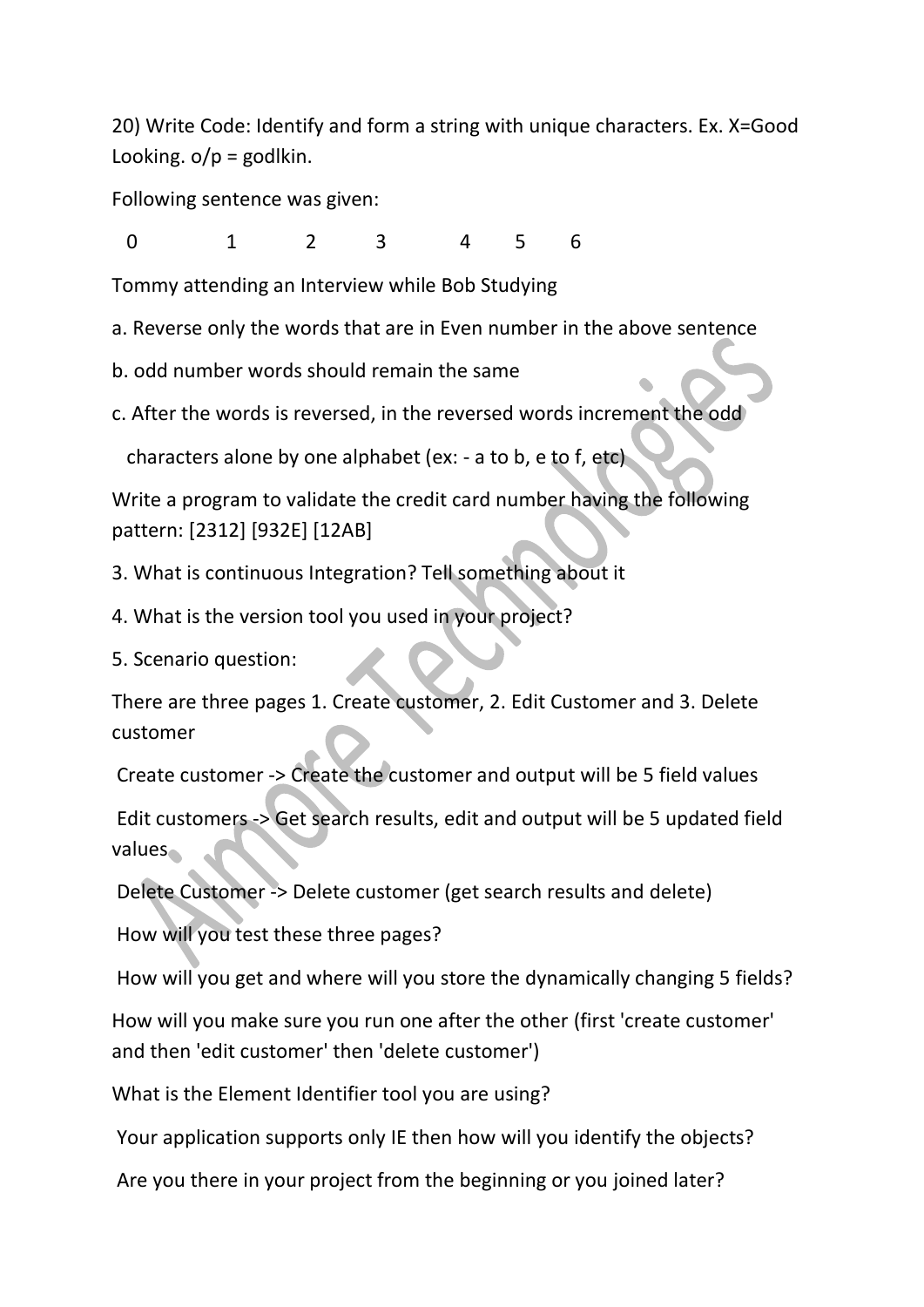How did you perform POC? (Proof of concept)

There are 100 Test cases and you want to run only 10 selective Test cases for regression how will you do that?

continuation of above question no.10, One test case I have to run as part of Regression and the same test case

should not run as part of Smoke Testing. Both Regression and Smoke should run simultaneously. How will you do that?

What is the use of Maven? Why do you want it?

What are the challenges you had in your project? explain with the workaround?

Any other tool experience you have other than Selenium?

Tell me the Excel columns names in the keyword driven framework

In keyword driven framework how will you parameterize?

How many test scripts you written? and how long it will take to run?

Explain your current project

What is the advantage of using Automation in your project?

Quality wise what is the benefit of using Automation in your project?

What is the reason for selecting SE for Automation in your project?

What is current role in Test automation?

What is the version tool you used in your project?

Which frame work you are using?

Page Object Model - Framework - flow/structure?

where to keep your script files?

How do you rate yourself on Java?

Write a program to validate the credit card number having the following pattern:

[AC31] [AD22] [DE14]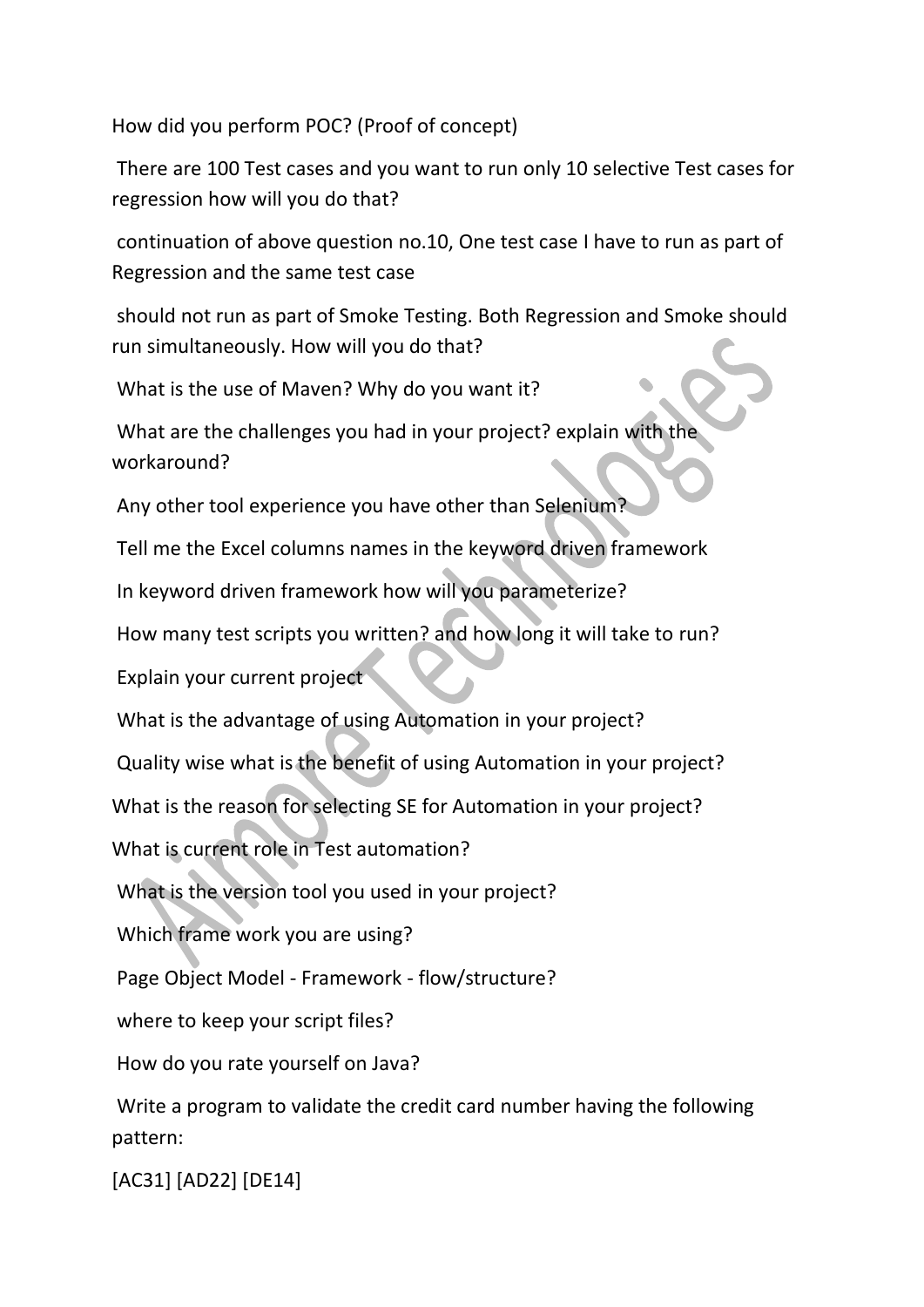Write a Program on reverse the string on like blow the this.

Str = " My School is ABC"

Expected: "CBA si loohcs yM"

What is OOPS concept - explain

What is Abstract Class?

What is Interface?

What is different between Interface and Abstract class?

what is Final and Finally?

Can you tell me the example for Runtime exception and Compile time exception?

How many times you can use Catch block while exception handling?

Syntax of CSS Selector

What is the repository you have used for objects in framework?

Difference between web driver and remote web driver?

How does web driver identify UI Elements?

write the syntax on find Element?

Do you use to identify the Xpath? (Relative Absolute sibiling and Preceding)

Write the xpath using Preceding and Absolute?

Have you used TestNG?

What are the different annotations in TestNG?

What is the use of @BeforeTest/@BeforeMethod annotation?

How do you do parameterization in testNG

What is Data provider?

" Write the program to retrieve the data from excel? "

Array list vs list?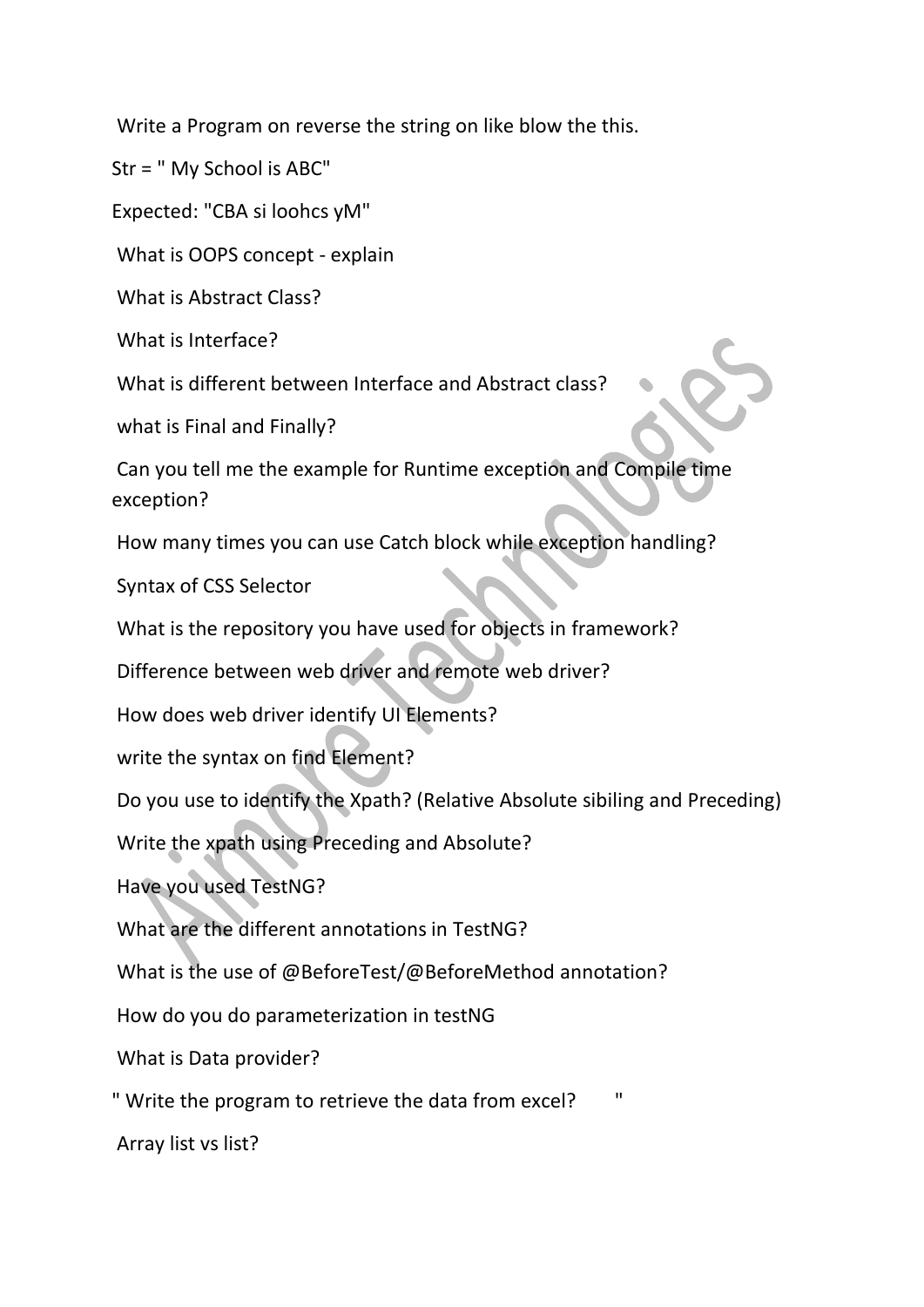Have you used collections in your code?

Explain the List and set?

Different between hashset and hashtable.

String to count induvial variable and return count only

Exception handling

Oops concept

How to Find dynamically generating object

**Collections** 

Diff types of testing using automation

Project explanation

Tell about career evolution

Aspire systems:

- 1. What is the difference between test ng and junit
- 3. Write an xml coding in testNG with groups?
- 4. How to print the values in console in hexagon shape?

1st round:

## 1. Tell about yourself

- 2. What are the frameworks that u use in your project
- 3. Explain about your project structure
- 4. Describe about property files. Where u will use
- 5. How I'll find an element in browser
- 6. Difference between findElement and findElements
- 7. What find elements returns and why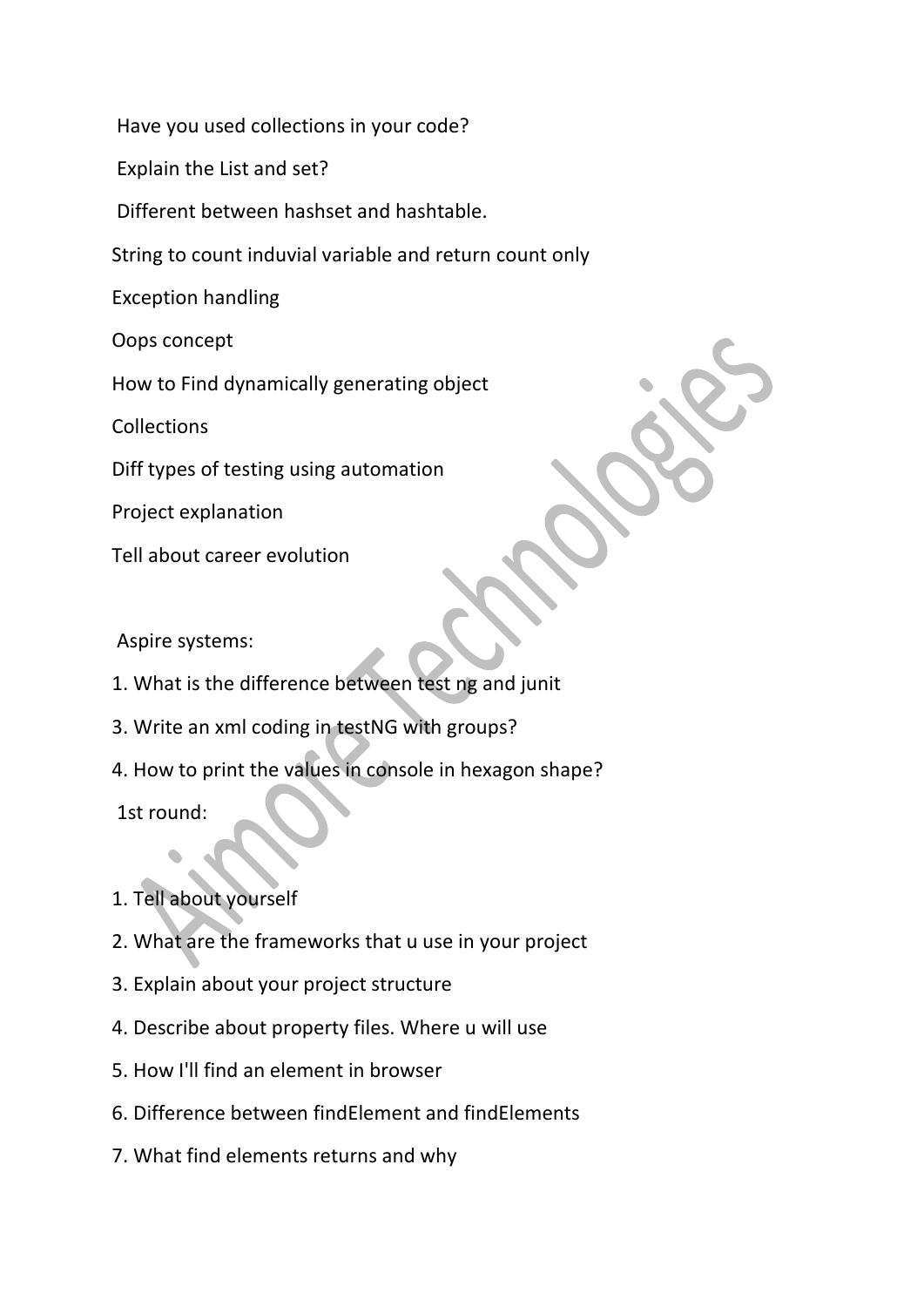8. There is a page having username, password and login button. U have to give input and press login button, then the page redirects to second page in second page your username should display the Ur username resides inside an iframe

Explain this scenario using POM write the code for verify that the username is displayed or not

- 9. Write palindrome program "MADAM"
- 10. List the basic tags u has known in TestNG
- 11. Difference between @parameter and @Dataprovider
- 12. What do you know about listeners
- 13. Where u have used listeners and why u have used and how
- 14. Explain about constructors

15. Explain about exception and name the expectations that u has most encountered in your project

16. Method overloading and method overriding difference

2nd round:

- 1. How years of selenium experience u had
- 2. Project methodology
- 3. Talk about Ur contribution in project
- 1. Reverse the string Cognizant without using reverse Method ()

what is the difference between Test NG and Junit?

In triangle shape bound having some numbers how to replace 3 numbers into another bound, write the code in Java?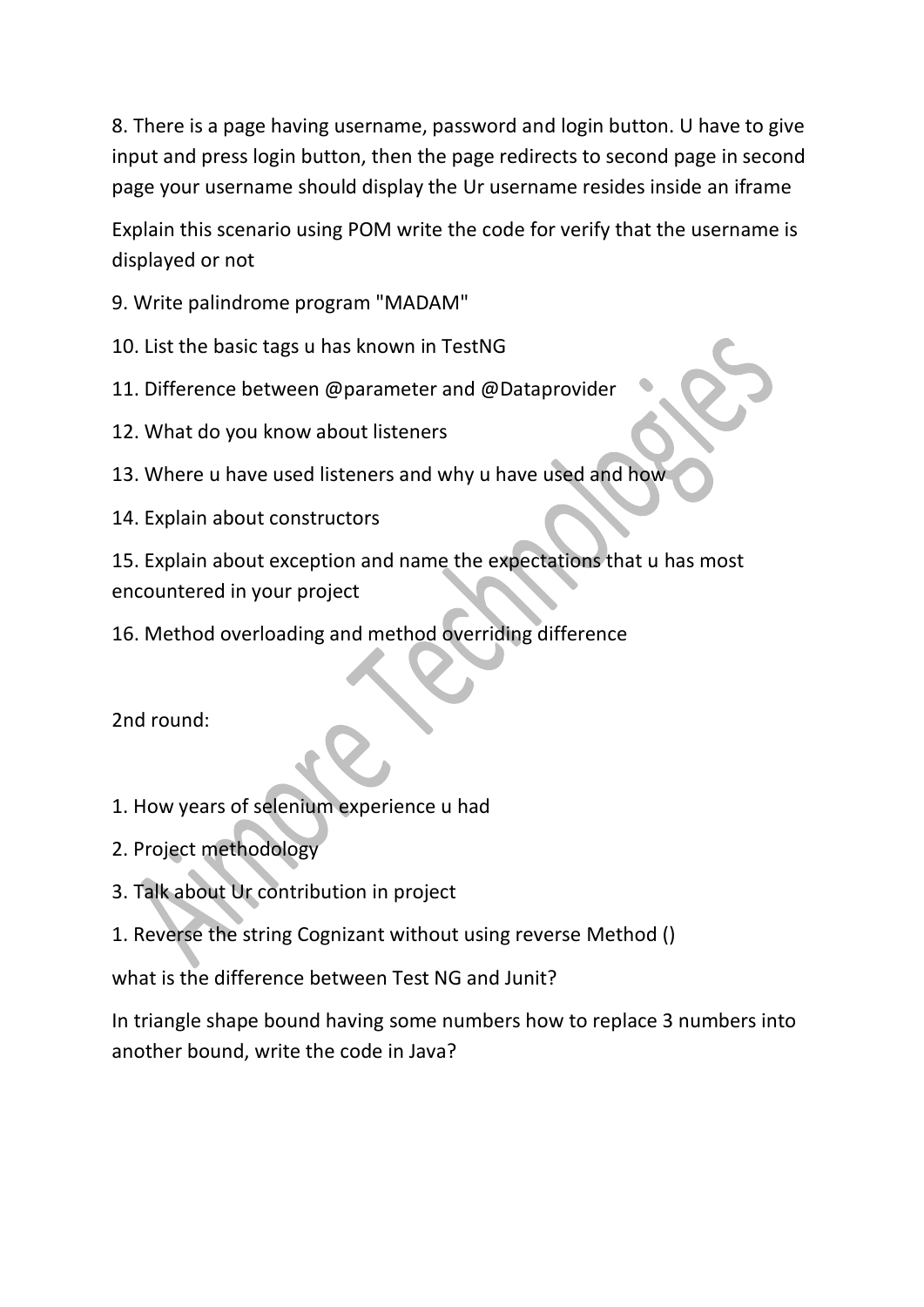Round 1

1. Write a java program to find whether two strings are anagrams

2. How would you handle when you want to run a @test only after running another @test?

- 3. Explain about your framework
- 4. Explain the biggest challenge you have faced in automation?
- 5. How will you call a method without creating object for the class?
- 6. What is the default port your node uses to connect to the grid hub?
- 7. Given a number, write a program to find the next palindrome number.
- 8. Difference between xpath and CSS selector
- 9. How will you compare a string and string buffer?
- 10. Difference between treeset and linked hashset
- 11. Why does collections don't accept primitive data types?

12. What is BDD framework? And why do we use that? (Since I have mentioned that I worked on it)

13. How will you type ten different names one after the other in next line in a text box using selenium?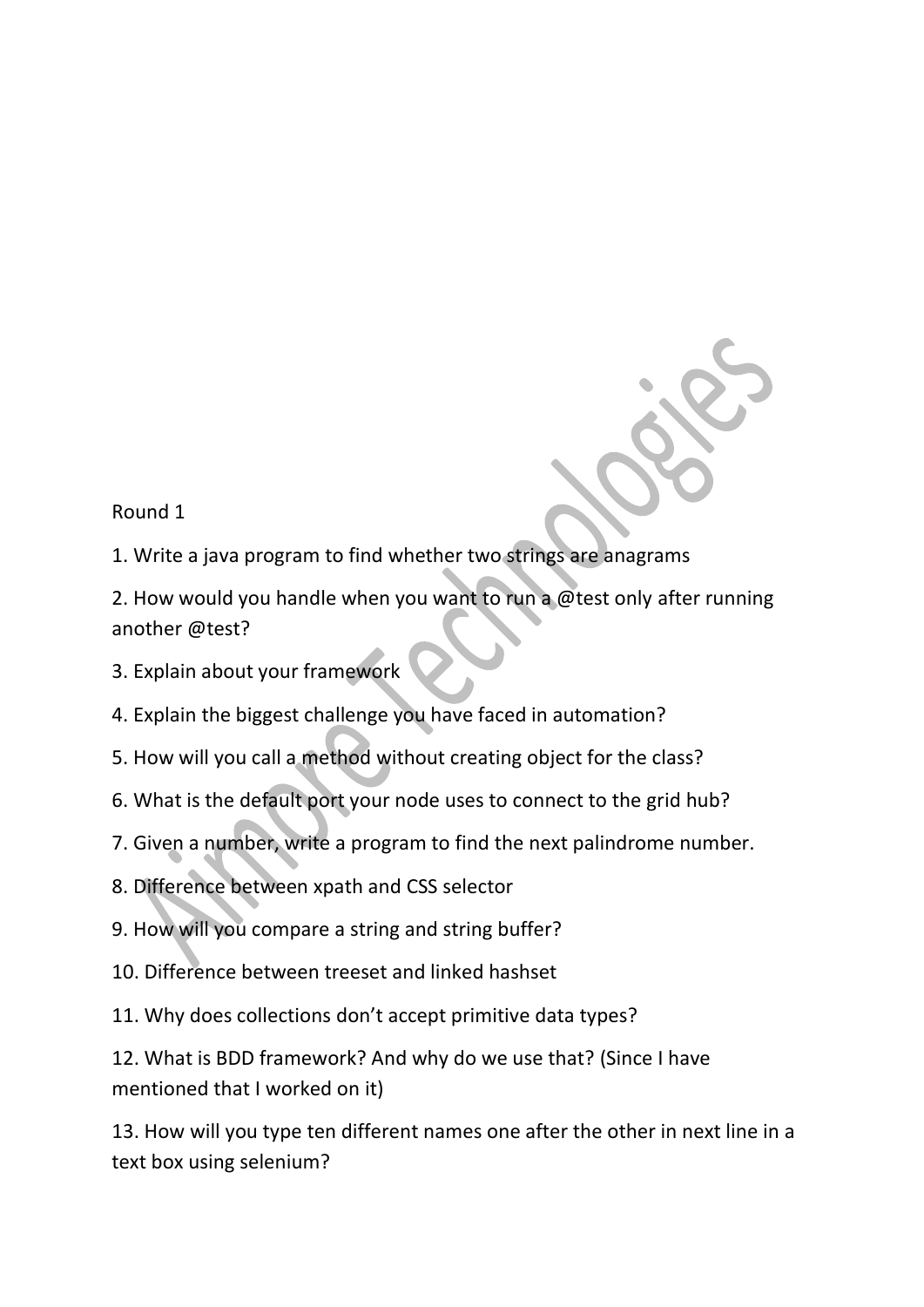14. Is video recording possible with selenium?

15. How will you convert the existing qtp scripts in a project to selenium scripts

16. How will you design your testng.xml if you want to run all your test cases in

15 different machines in parallel (based on my framework explanation)

Round 2:

1. There is a widget common across pages in your application. How will you handle that? Write code for that?

2. There is a dropdown on which you can also type. When you type something, it will get added if it is not there inside. If it is already there it gets added with an index. the index will keep on incrementing. Now write a code to type your name thrice sequentially and also check whether al the dropdown options are arranged in ascending order.

3. What is abstract method? Can it hold all non-abstract methods?

I don't want anybody to extend my class. what ll u do?

5. What is call back in java?

6. Have you used method overriding in your project? Explain

7. Have you ever heard about java 8? Tell me about it

8. What is anonymous class?

9. What is finalize in java?

10. Write a program to find whether a particular widget is loaded correctly or not?

11. How will you handle windows authentication pop up?

12. What is dynamic binding?

13. I traverse through my application randomly which opens new browser each time. How will u handle it? And how will u toggle to the nth window at once?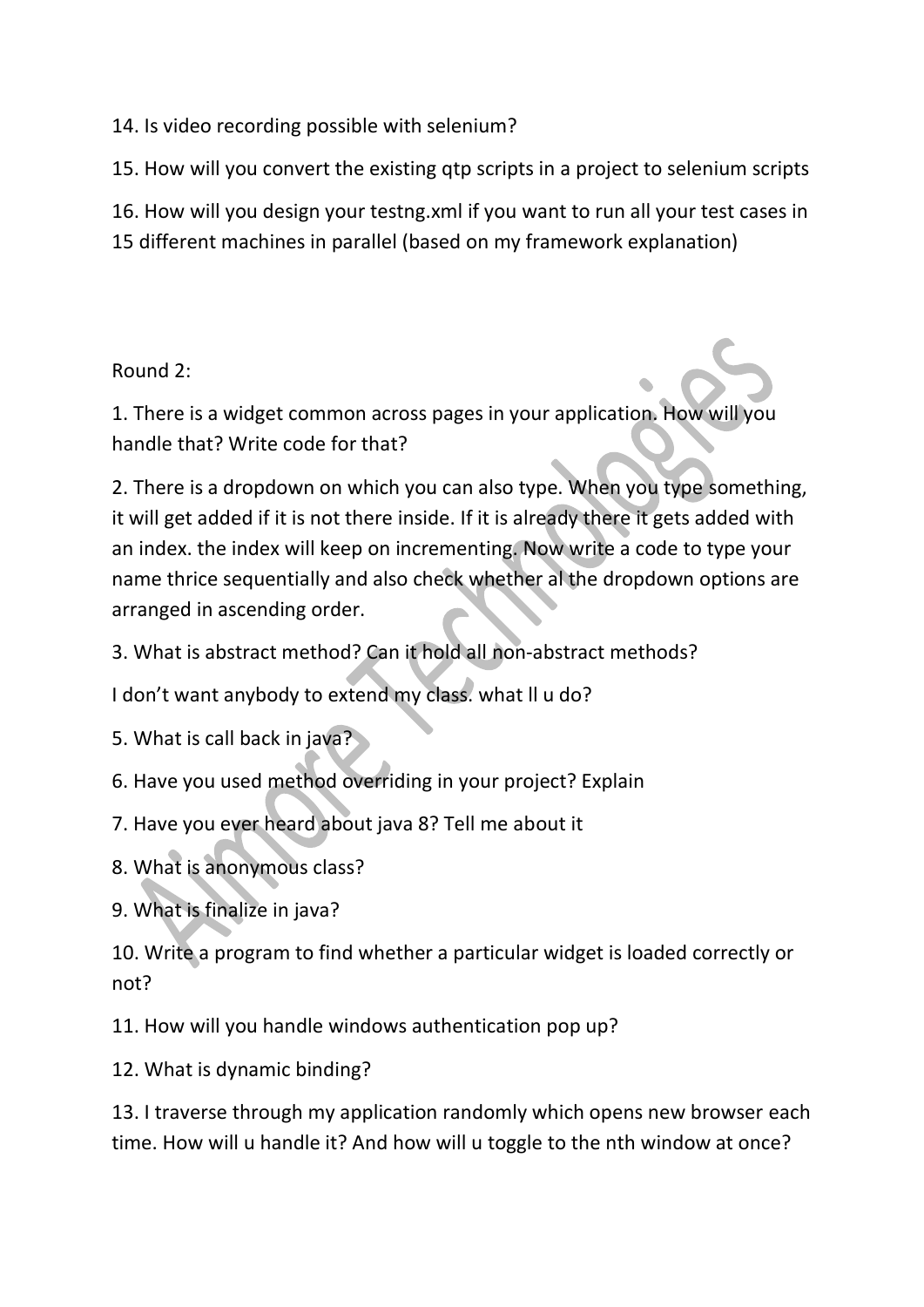14. How will you manage/overcome merge conflicts when u push Ur code to git hub repo

15. Best challenge you have faced?

16. Some questions on my secondary skill to check whether I have really worked on it.

Round3 with HR:

This round was just to know you better as a person and a professional. Just be on your natural spontaneity. And keep d conversation lively. they just chk whether you are really vibrant n sound without asking technical questions.

How to write for backword and forward compatibility?

Like here two version of IE browser is v9 &v10, so here our written code should support to both version

Star triangle String reverse String palindrome Fibonacci series Find the number of links How to know that a page is loaded Palindrome number Get element from a web table What is regression testing One SQL query

Select a drop-down value (Y/N) according to the respective name and emp id value present in the table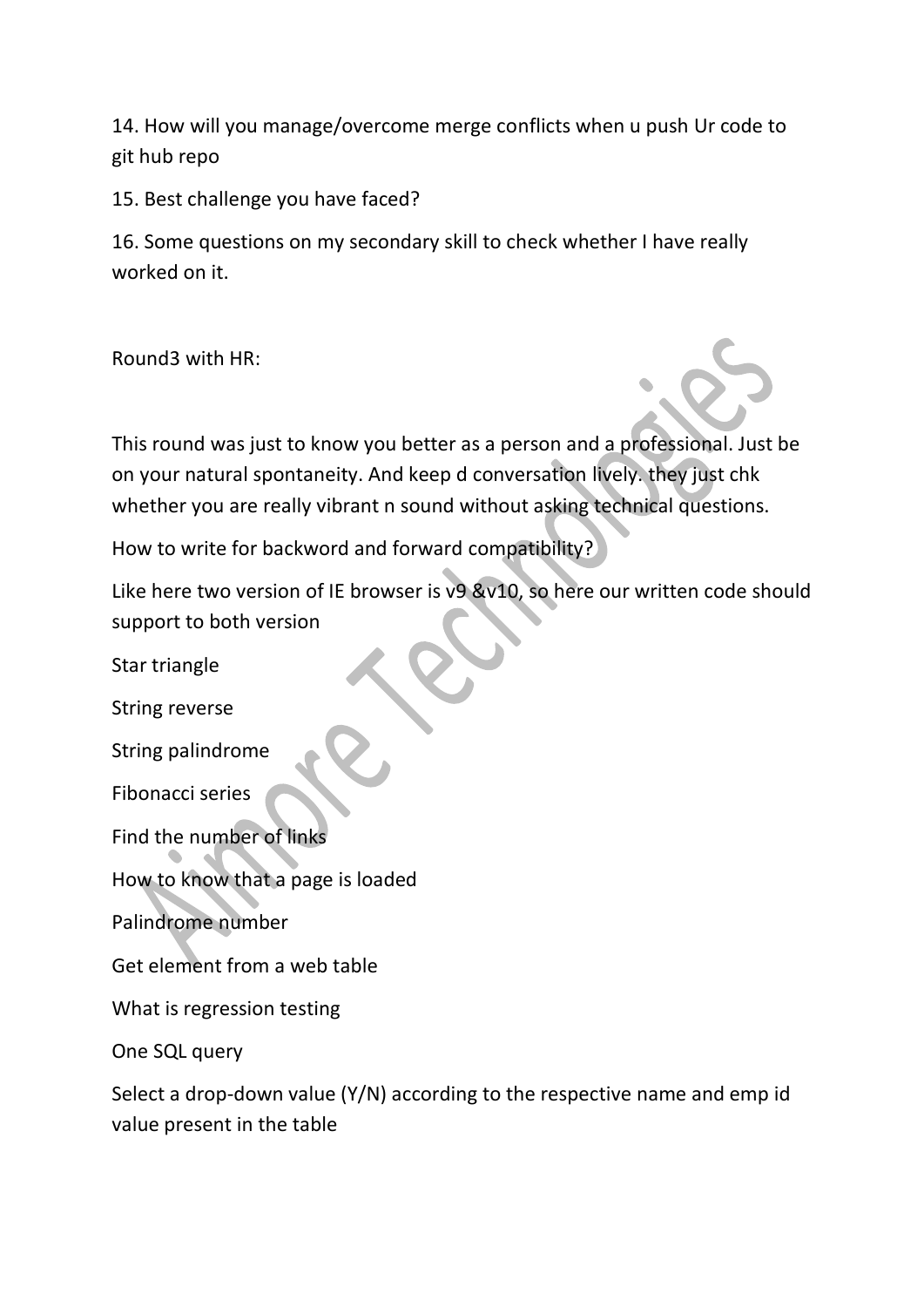1. Explain project

2) Issue/ challenges faced in project

3) question on RegEx - how to verify username which should accept one Alphabet, numeric, Etc.

4) selenium grid

5) Jenkins's usage

6) more questions on ROI, estimation and process improvement

7) diff between ALM/QC

1. Explain about the framework which u r currently using?

2.Why TestNG you people preferred?

3.Explain about exception in your framework?

4.what are all the different ways u identify object using xpath?

5. How many times you can use Catch block in exception handling and is its mandatory u will be using finally block?

6.How to identify the elements which is present in frame inside a frame?

7.In your project you were creating test data for client, how you achieve it? (Grid implementation)

8.Team handling, challenges?

9.in your sprint, how you will be doing estimation?

What is mean by junit frame work, explain its features?

Have u used both testNG and junit in Ur project?

How to use the data provider and explain with example and write the code for data provider

What happens if you write the code in below manner?

```
 driver. Get("http://www.google.com");
```

```
 driver. Get("http://www.yahoo.com");
```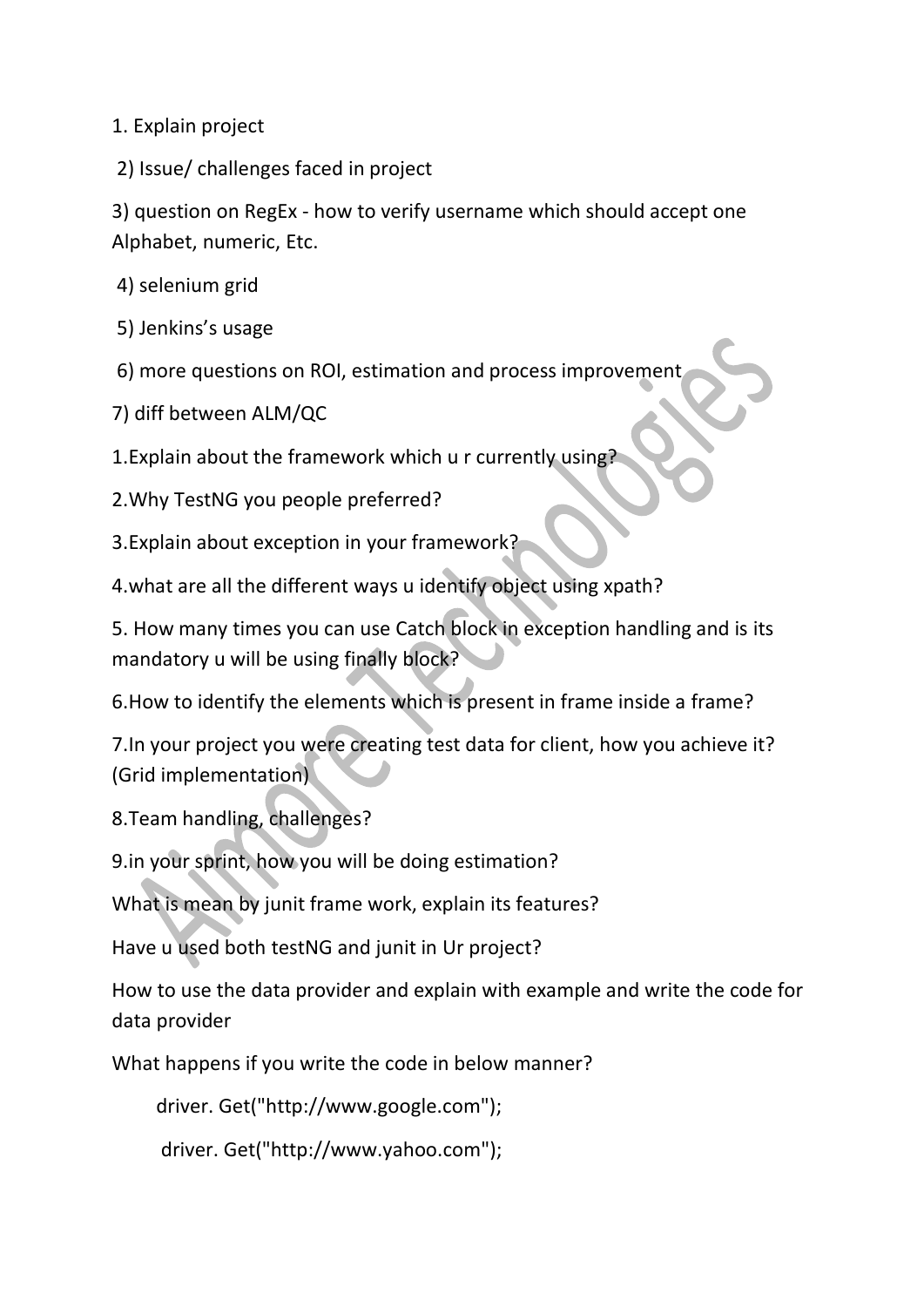a) whether two browsers will be invoked b) another tab will be opened

c) Exception will be thrown?

if any null value/number printed in excel sheet, how will you have converted into to string?

Write a program from web table in which column A, column B the sum should be in column C?

What are the various quality factors u know, Defect leakage percentage?

How will you justify Ur product is of highest quality?

Advanced xpath like following-sibling, preceding-sibling?

How to invoke the browser?

Tell about testNG annotations and attributes

How priority is used, write a syntax for priority attribute

what are Listeners Annotations?

Write a java program for to count the number of digits in a string

Ex: G123H7JM ( $o/p$  = count is 8, digits is 4)

Git commands

How to push the code to GitHub?

what is the difference between GIT and GitHub?

Explain Ur POM framework

Design a page for Gmail login, method should be written for username, password, click submit, cancel, forget password?

What is mean by Jenkins, how to used it in Ur project?

What is maven? Why maven is used?

How many Git commands you know?

Explain about your project framework?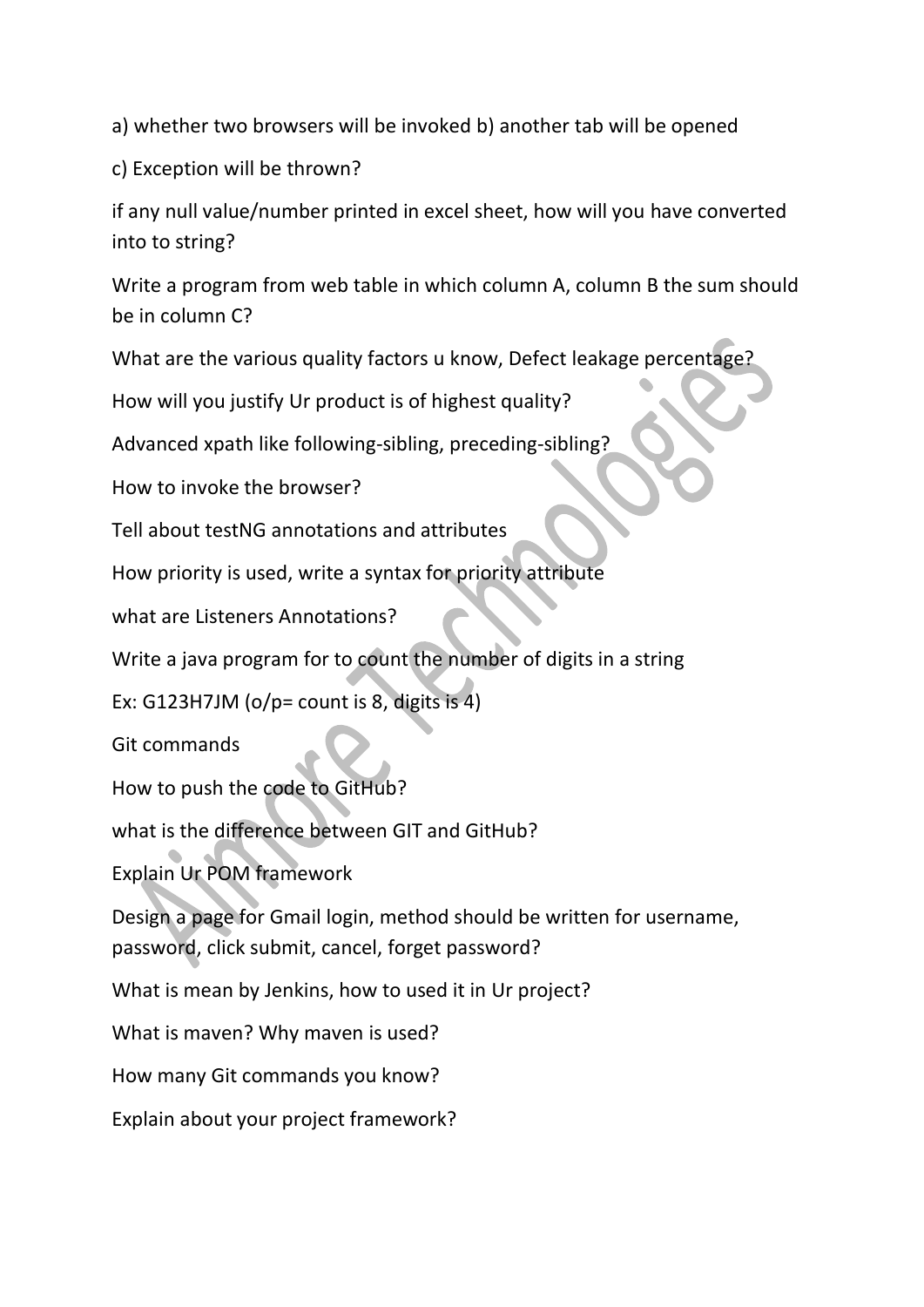why you used common methods in separate class instead of using in Pages classes directly.

what is reusability

Write program which we used for send keys in SE methods.

Write program for login page.

Write xml for which has 3 suites.

when 1st suite should have all classes.

2nd suite should have one class.

3rd suite should have 1 class with only 4 methods.

Is there possibility to have multiple data providers for same testcase.

what is thread count

if we have 100 test cases and have thread count as 150 what will happen

If we have 100 test cases and how we exclude the 57th & 59 th test cases alone.

what is grouping, write the code for grouping

given scenario and asked to program and xpath.

What is maven

what is the use of page object model?

Write the hierarchy of testNG annotations and explain about it.

what is @findby annotation.

Code to print the length of the string without using any inbuilt methods.

How to run the same test for different test data? Using testNG?

How to run the same test thrice for same test data?

write a code fetch all the Dropdown values, remove the duplicates and null, get the occurrences of duplicates.

What do you about Agile methology?